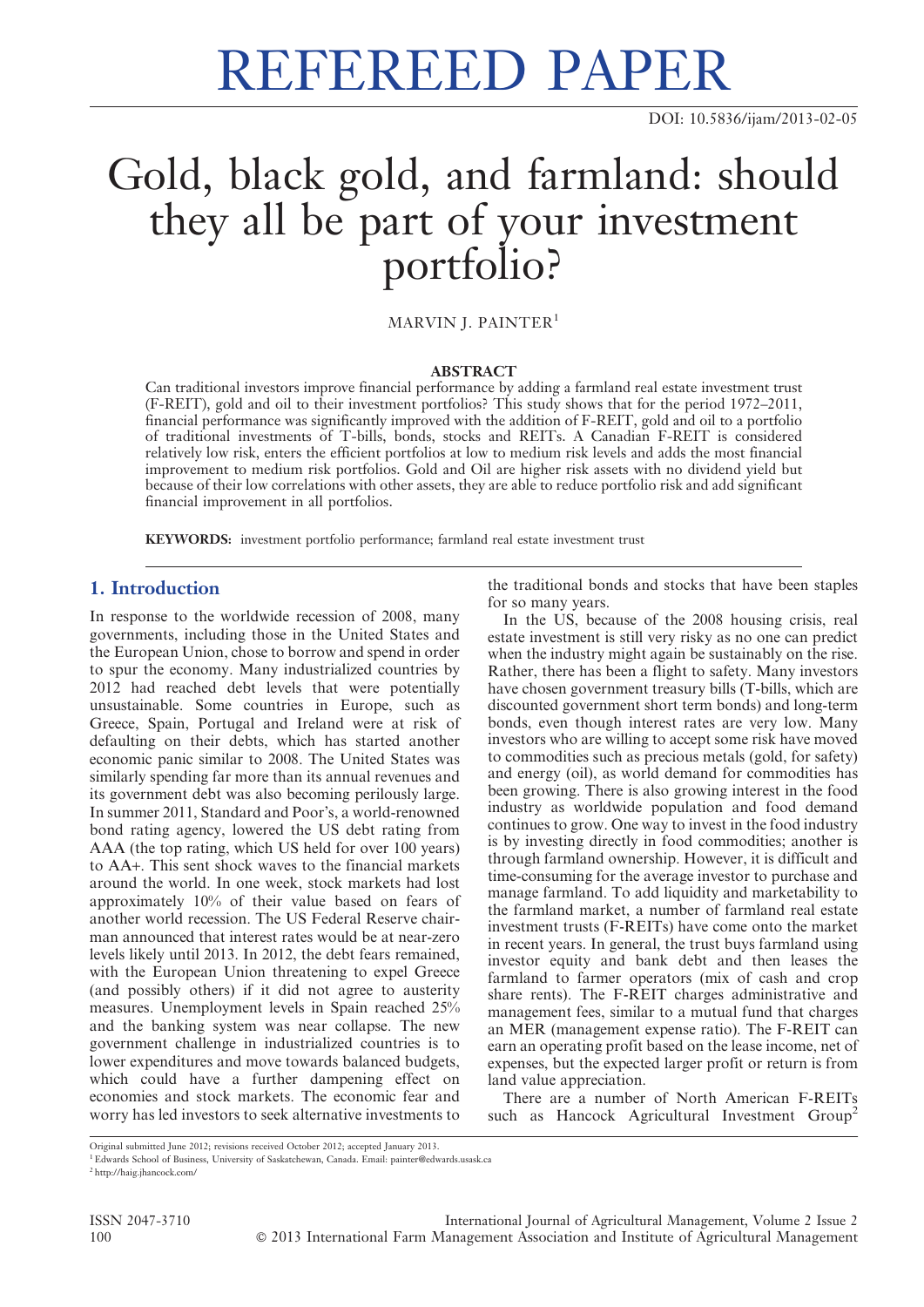(division of Manulife Financial Canada, a publicly traded company), which is a US  $$1.6$  billion<sup>3</sup> farmland investment fund, managing 108,000 hectares in US, 400 hectares in Canada and 2,500 hectares in Australia. Bonnefield Canadian Farmland Fund<sup>4</sup>, located in Ottawa, Ontario, launched LPI with a public offering in April, 2010 and holds a diversified Canadian farmland portfolio worth approximately \$20 million (they have recently launched LPII). Agcapita<sup>5</sup> is a Canadian farmland fund based in Calgary, Alberta with \$100 million in assets under management and has now launched its third fund. Assiniboia Capital Corporation<sup>6</sup>, located in Regina, Saskatchewan, is a limited partnership publicly available for investment, was founded in 2005 and now manages approximately 45,000 hectares of Canadian farmland.  $S$ prott Resources<sup>7</sup> is a publicly traded Canadian company that is targeting over 800,000 hectares in western Canada. HCI Ventures<sup>8</sup> and Prairie Merchant Corp.<sup>9</sup>, both private, have also been investing in farmland.

As average farm size grows, farmers need more sources of equity financing as not all growth can be financed with debt. Over 50% of farmland in Canada and the United States is now leased by farm operators and the demand for leased land is growing as average farm size continues to increase, which points to a growing demand for farmland equity investment. The average investor needs to know whether an F-REIT is a good mix in their investment portfolios and whether it provides the investment qualities they are looking for, especially given current world-wide economic turbulence. Therefore, the main question in this paper is: Can Traditional investors improve financial performance by adding a farmland real estate investment trust (F-REIT), gold and oil to their investment portfolios? The research sub-questions are (a) what are the risk-return characteristics of F-REITs compared with financial assets, REITs, gold, and oil; (b) what is the impact on portfolio performance when an F-REIT, gold and oil are added to the portfolio, and; (c) is F-REIT a better diversifier than gold or oil? A diversified Canadian F-REIT along with bonds, stocks, REITs, gold and oil are assessed to determine their impact on the financial performance of a well-diversified international investment portfolio.

#### 2. Background

Efficient investment is the basis for all portfolio decisions, considering the trade-off between risk and return for an individual investor. Markowitz (1959) developed the idea of efficient investment, which sought to combine the right assets into a portfolio such that it would dominate any other investment or portfolio for that given risk level. The result was an efficient frontier of dominant or efficient portfolios spanning the risk spectrum. The most important aspect of efficient investment is that the total risk of a portfolio will almost always be less than the sum of the risks of the

individual assets held. Tobin (1958) and Treynor (1961) added to this with the two-fund separation theorem by including the risk-free asset in the mix, producing the Capital Market Line (CML). This very important contribution improved and simplified the investment decision because it showed that all efficient portfolios were some combination of the tangency portfolio (market portfolio) and the risk-free asset. Now investors only needed to choose what percentage they wanted invested in safe risk-free assets and what percentage in the risky market portfolio. This led to the development of the Capital Asset Pricing Model (CAPM) by Sharpe (1964), which applied efficient investment theory to individual asset pricing. Since all investors would only hold efficient portfolios, they should only be concerned about that portion of an asset's risk that is added to the total risk of a well-diversified portfolio, called systematic risk, as opposed to the portion of the asset's risk that is diversified away when included in the portfolio. An asset could have a high total risk level, but if most of that risk is diversified away within an efficient portfolio, then it would add little risk to the overall portfolio and would be considered a low-risk asset.

Figure 1 illustrates the concept of efficient investment. The efficient frontier (Markowitz) represents all those investments that dominate on a risk-return basis when the risk-free asset is not included in the mix. When the risk-free asset is added to the choice set, the Capital Market Line (Tobin and Treynor) becomes the efficient set of investment opportunities, where every investment on the CML is a combination of the risk-free asset and the tangency portfolio. Each investor mixes the risk-free asset and the market (tangency) portfolio to achieve the desired level of risk, which maximizes the expected return for that chosen level of risk. In Figure 1, the borrowing rate for investors is also added, which means there are two tangency portfolios, making the efficiency frontier ABCD. Selection of a portfolio on this frontier would be the result of an individual investor's risk-return preferences. A portfolio between B and C is a standard diversified portfolio of bonds, stocks and REITs without borrowing or lending (usually considered the market portfolio). Between A and B is where the investor reduces the amount invested in the market portfolio and transfers some funds into a risk-free investment (T-bills). Between C and D, the investor expands the market portfolio investment by borrowing.

A number of past studies have assessed farmland investment efficiency. Peter Barry (1980) applied the CAPM to farmland in eleven different regions in the United States and found that farmland added very little risk to a diversified portfolio of stocks and bonds because most of farmland risk is diversifiable (unsystematic risk). Kaplan (1985) found that farm real estate had two favourable attributes: high total return and low correlation with other assets, which meant that including farmland in a portfolio added a high return asset with very little risk added. Moss, Featherstone and Baker (1987) as well as Lins, Kowalski and Hoffman (1992) and Ruebens and Webb (1995), assessed efficient portfolios using US financial assets and farmland and concluded that the addition of farmland to stock and bond portfolios improved portfolio performance. Brown (1999) showed that farm returns are comparable

 $3$  In early January 2013, US \$1 was approximately equal to GB £0.62, and  $\in$ 0.77.

<sup>4</sup> http://bonnefield.com/index.php

<sup>5</sup> http://www.farmlandinvestmentpartnership.com/

<sup>6</sup> http://www.assiniboiacapital.com/

<sup>7</sup> http://www.sprottresource.com/

<sup>8</sup> http://www.hciventures.ca/

<sup>9</sup> http://www.wbrettwilson.ca/pmc/contactUs.html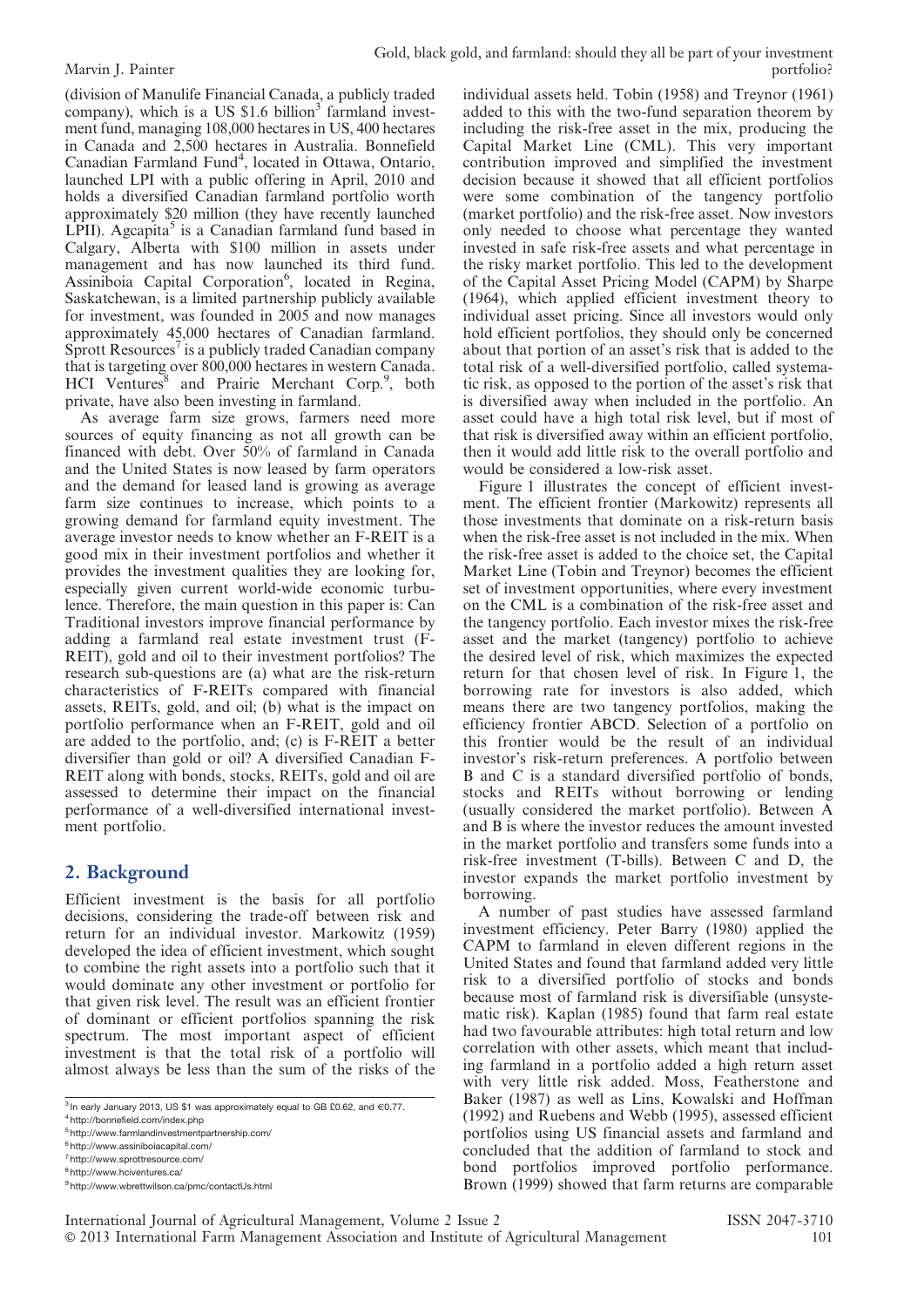

Figure 1: Efficient investment and the capital market line (CML)

to returns for stocks and bonds and correlations are low between farmland and financial assets, indicating the potential for efficient diversification by adding farmland to the investment mix. Bigge and Langemeier (2004) found that Kansas farmland's low level of systematic risk meant that farmers could improve overall portfolio performance with investment in the stock market. Libbin, Kohler and Hawkes (2004a and 2004b) suggest that farmers could improve financial performance by investing in financial assets and/or paying down their debt liabilities. Hardin and Cheng (2005) used a Markowitz semi-variance model to evaluate US farmland in a mixed-asset portfolio and found that farmland did not need to be a substantial part of an optimal portfolio; however, they suggested that more studies were needed using additional farmland data to fully assess direct investment in agricultural land. Shadbolt and Gardner (2006) found that returns to farming business investors are highly variable compared to the returns to farmland ownership based on rental agreements. Oltmans (2007) explains that with an appreciating asset like farmland, the capital gain return means that the asset itself need produce less operating income to make it economically desirable. This in part explains why farmers continue to purchase farmland even when it cannot cash flow itself because the operating return is only part of the total return; capital gain (expected growth) is the other part and needs to be addressed in the valuation assessment as well. Painter and Eves (2008) assessed farmland investments in United States, Canada, New Zealand and Australia and found that the low and negative correlation of farmland yields with stocks and bonds made it a good candidate for portfolio diversification. Waggle and Johnson (2009) added farmland and timberland to the choice set of assets. They employed a Markowitz portfolio optimization model and found widely varying allocations with farmland entering the optimal portfolios only at low risk levels and timberland at higher risk levels. Painter (2011) found that a Canadian Farmland Real Estate Investment Trust fared well in an efficient international investment portfolio and provided better diversification performance than gold, in medium risk portfolios. Noland et al. (2011) used the University of Illinois farmland portfolio and found that it frequently dominated the efficient asset allocation when other financial assets were included in the choice set. This paper can add to the literature in three ways; 1) by adding gold and oil to the asset mix, we can address the question as to whether we really need farmland as a diversifier, if it turns out that other assets, which are easier to invest in, can provide the diversification benefits we seek; 2) this paper is assessing the portfolio benefits of Canadian farmland whereas most previous research has been about US farmland; and  $\overline{3}$ ) this is research that brings Canadian farmland portfolio assessment up to date by including 2011 market information.

# 3. The expected value-variance (E-V) model

An E-V model is used to assess whether an F-REIT would improve the financial performance of a diversified portfolio of financial assets, including REITs, gold and oil and to determine whether F-REIT is as good or a better diversifier than gold or oil. The E-V model is used to derive the efficient set of portfolios at all risk levels, by minimizing risk for various expected return constraints. The mapping of the minimum risk and corresponding return combinations provides the efficient set or frontier. The E-V model is as follows: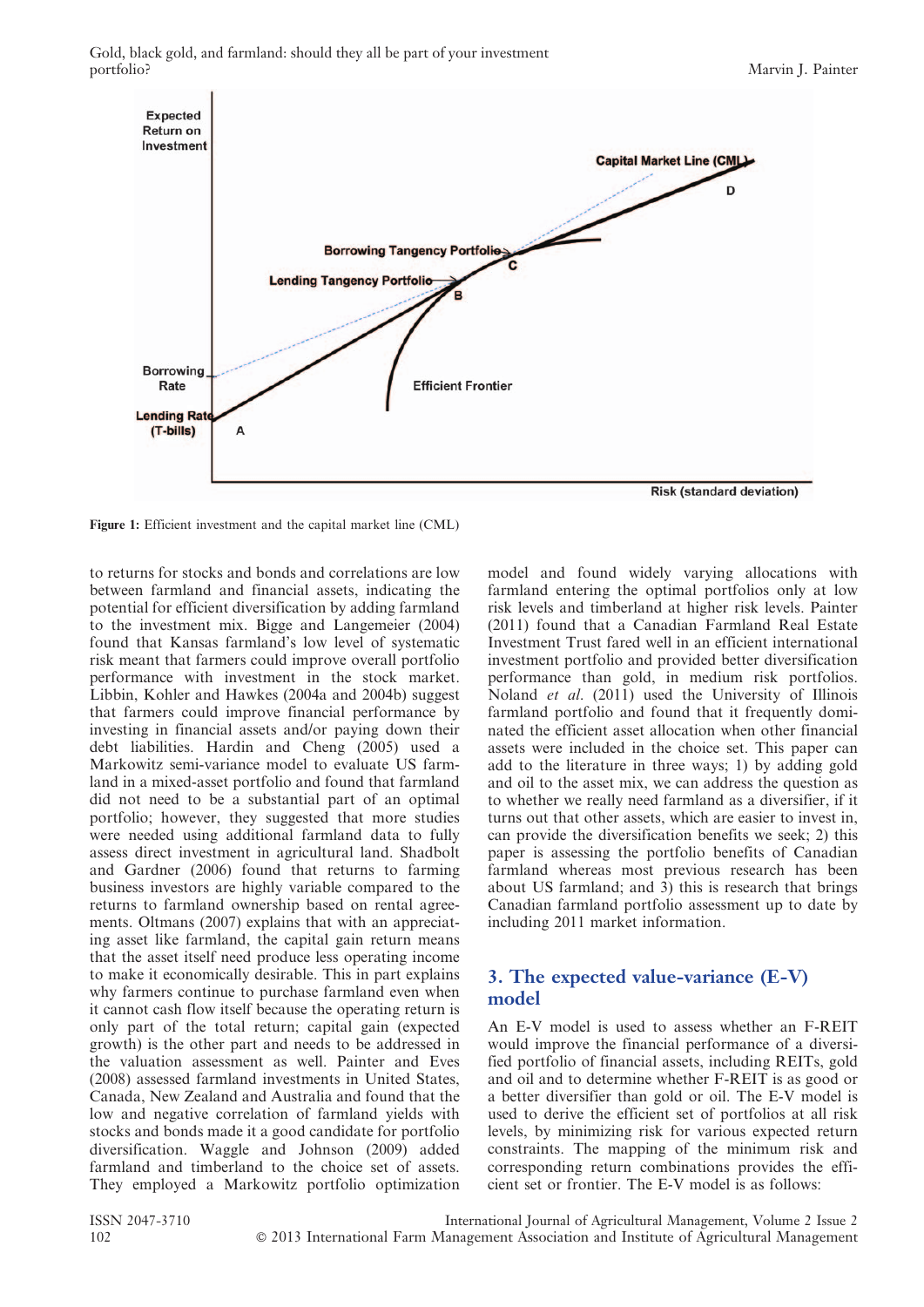Minimize  $X' QX$  (1)

X

subject to:

Rp=C' X  $1.\overline{0}$ =1' X

where:

 $X=$  vector of the wealth share invested in each asset,

xi being the proportion of total wealth invested in asset i Q= variance-covariance matrix of asset returns, Cov(ri, rj)

Rp= portfolio return on investment

 $C = Nx1$  vector of expected return on investment for N choice assets

# 4. Calculating F-REIT, REIT, gold, oil and financial asset returns

Financial returns are calculated for each of the choice assets for the study period 1972-2011. The choice set of assets includes T-bills, long term bonds, F-REIT, gold, oil, United States REITs, and stock markets in Australia, Canada, Japan, United States, Europe, Hong Kong, and the MSCI World Stock Market Portfolio. For T-bills and bonds, average annual Canadian yields are calculated while for stock markets, average annual dividend, capital gain and total yields are calculated, using Morgan Stanley International stock market data. Average annual income and capital gain yields are calculated for REITs (FTSE NAREIT US Real Estate Index Series) and a Canadian F-REIT. Average annual gold and oil prices in USD were used to calculate annual investment yields for each.

#### Calculating income and capital gain yields for a Canadian F-REIT

The total return to an F-REIT is divided into two parts; income return and capital gain return. The income return is based on the net lease revenue obtained from renting the farmland in the trust to farm operators. The capital gain return is the change from year to year in the market value of the land. Canadian F-REIT returns are an average of the farmland ownership returns in the five major agriculture producing provinces: Alberta, Saskatchewan, Manitoba, Ontario and Quebec. A standard crop share approach is used where the F-REIT receives a percentage of the gross revenues produced (17.5% is a common crop share arrangement in North America, which compares closely with cash rents that are usually in the 5% - 7% of land values range). The F-REIT is then responsible for paying property taxes and building depreciation to arrive at a net lease amount or income return to the F-REIT. Hence, the annual income return per hectare to farmland ownership in a Canadian F-REIT is calculated as follows;

$$
IR_t = LR_t - PT_t - BD_t \tag{2}
$$

Where,

 $IR<sub>t</sub>$  = \$ income return to farmland per hectare in year t;

 $LR_t$ =gross lease revenue per hectare in year t (17.5%) of Gross Farm Revenues);

Gold, black gold, and farmland: should they all be part of your investment Marvin J. Painter portfolio?

 $PT_t$ =property taxes per hectare in year t;

 $BD_t$ =building depreciation per hectare in year t;

The annual income and capital gain yields for a Canadian F-REIT are calculated as follows:

$$
IY_t = \frac{IR_t}{V_{t-1}}
$$
\n<sup>(3)</sup>

Where;

 $IY_t = %$  income yield per hectare in year t;

 $IR<sub>t</sub>=$ § income return to farmland per hectare in year t;

 $V_{t-1}$ =average farmland value per hectare in year t-1.

$$
CGY_t = \frac{V_t - V_{t-1}}{V_{t-1}}
$$
\n(4)

Where;

 $CGY_t = %$  capital gain yield per hectare in year t;

 $V_t$ ,  $V_{t-1}$ =average farmland values per hectare in years t and t-1, respectively.

The annual total investment yield for the F-REIT is the sum of the income and capital gain yields, calculated as follows

$$
ROI_t = \frac{IR_t}{V_{t-1}} + \frac{V_t - V_{t-1}}{V_{t-1}}
$$
\n(5)

#### Tax and Management Expense Adjustments to F-REIT and Bond Investment Yields

Before an efficient frontier of investments can be assessed, it must be recognized that there are tax differences between various financial assets and F-REITs and adjustments must be made to account for these differences. Also, an F-REIT requires management so a Management Expense Ratio (MER) must be included to account for management costs.

The first tax adjustment is to the F-REIT income return (net lease revenue earned). The F-REIT must pay corporate taxes on net lease income before any distributions to unit holders can be made, just as a stock market company must pay corporate taxes before distributing dividends. An average Canadian corporate tax rate of 27% is used to adjust the income return in the F-REIT (After Tax Income Return=Income Return x .73). The second tax adjustment is to T-bill and Long Bond yields. In Canada, the average personal tax rate on interest is significantly higher than on dividends or capital gains, which means that to an average investor, a 5% pre-tax dividend or capital gain yield is significantly better than a 5% pre-tax bond yield. Since the study is using before-tax average yields, a discount must be applied to T-bills and Long Bonds to adjust for the higher rates of taxation. This is not an adjustment for risk but recognizes that interest is taxed significantly higher and thus has less value to an investor on an after-tax basis. The average tax adjustment factor is calculated as follows:

$$
T = \frac{1 - t_{interest}}{1 - t_{Dividend, CG}}
$$
(6)

International Journal of Agricultural Management, Volume 2 Issue 2 ISSN 2047-3710

' 2013 International Farm Management Association and Institute of Agricultural Management 103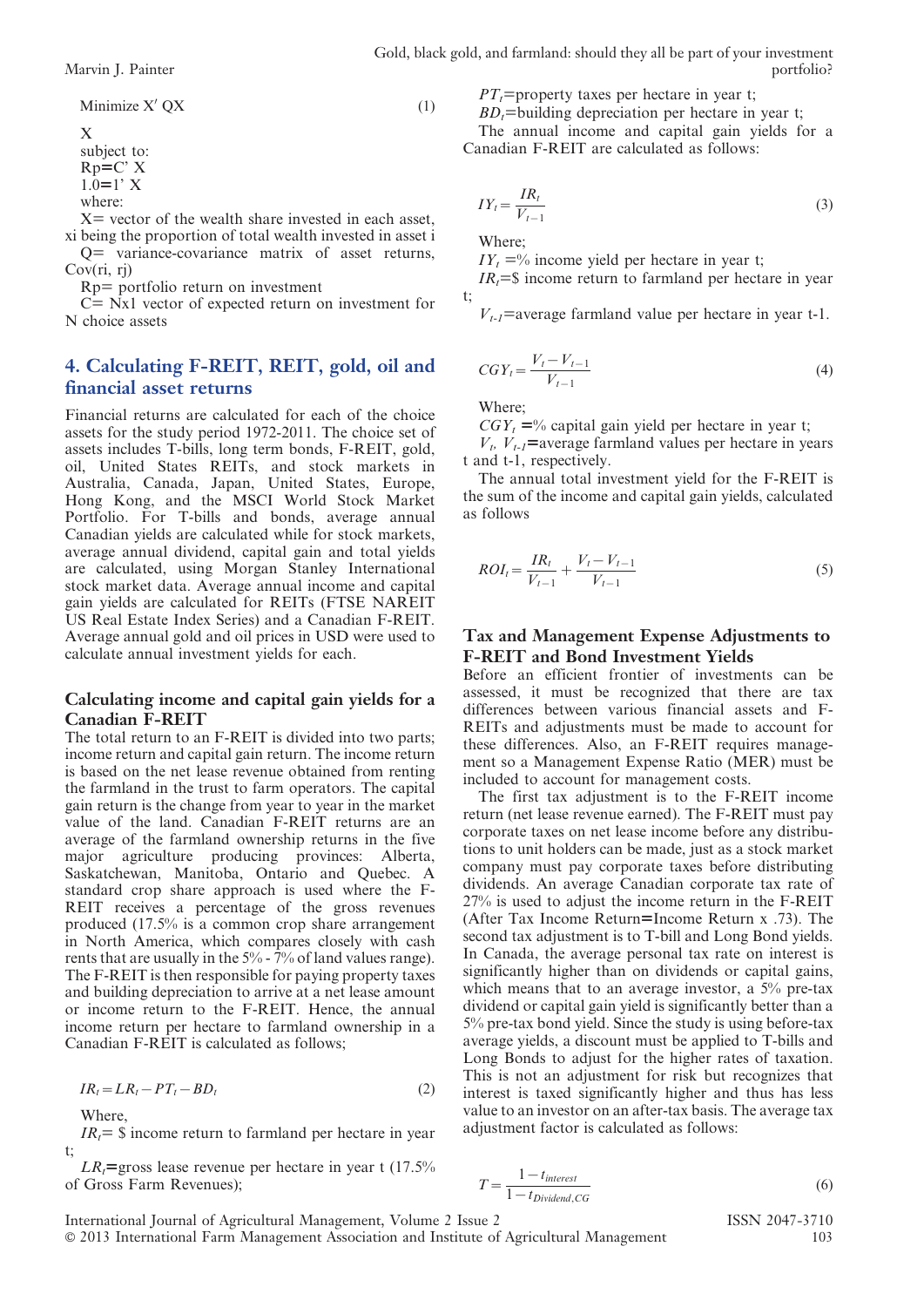#### Where:

 $T=$  the tax adjustment factor for average T-bill and Long Bond yields;

 $t_{\text{interest}}$  the average personal tax rate on interest income;

 $t_{Dividend, CG}$  the average personal tax rate on dividend and capital gain income.

Using average 2012 personal tax rates in Canada, the adjustment factor T is 72%. Therefore, average T-bill and Long Bond yields are discounted to 72% of their calculated values to adjust for the fact that interest income is taxed higher than dividend and capital gain income.

An MER of 4% has been subtracted from the calculated F-REIT average yield to account for management expenses. A typical Canadian MER for equity funds such as Templeton Franklin, AIM Trimark, Investors Group and others is between 2% and 3% while segregated funds are up to 4%. Bonnefield states a 1.25% MER on their webpage, however it is unclear whether that includes all associated management expenses. Since an F-REIT would require active management, the upper end (4%) was chosen as a reasonable estimate.

# 5. Discussion of results

Table 1 provides average annual investment yields for the choice set of assets. The total yield results include all the tax adjustments and the F-REIT MER deduction. The borrowing rate is the average prime rate plus 2%, adjusted by the interest tax factor of 72%. The investment attraction of F-REIT appears to be reasonable investment yield with relatively low risk, as indicated by the lower coefficient of variation (standard deviation/yield=risk per unit of return) on F-REIT than on stocks, gold oil and REITs.

The important risk and return characteristics can be summarized as follows:

- FREIT total yields fall between long term bonds and REITS, Oil, Gold and Stocks.
- FREIT has a relatively low coefficient of variation at 1.31.
- The total REIT yield is almost entirely an income yield. When comparing coefficients of variation, REIT is higher than FREIT, but lower than Gold, Oil and most of the stock markets.
- Gold and Oil yields are the opposite of REIT yields in that there is no income yield at all; the yield is entirely from price movements. Gold and Oil yields are higher than F-REITs but the risk for each is almost three times that of an F-REIT, making gold and oil risk similar to stock market risk. Gold and Oil coefficients of variation are similar to stock markets.

The other attraction of F-REIT is its low and/or negative correlation with bonds, stocks, and REITs, which gives it significant diversification advantages for an investment portfolio. Table 2 illustrates the correlation coefficients between the choice assets. Some important implications are as follows:

- F-REIT is negatively correlated with REITs as well as with every stock market and has very low correlation with T-bills and bonds;
- Gold is negatively correlated with both T-bills and bonds, REITs and a number of stock markets, giving it diversification benefits;
- Oil is negatively correlated with REITs, every stock market, bonds and has a zero correlation with T-bills, which suggests that it will be an important diversifier in an efficient portfolio;
- F-REIT has high positive correlation with both gold and oil, implying that F-REIT, gold and oil may be interchangeable as diversifying agents in portfolios;
- F-REIT has been a better hedge against inflation than either gold or oil and almost as good as T-bills and bonds, as indicated by the positive correlation with inflation;
- F-REIT has been referred to as 'Gold with yield' because it has similar properties to gold such as safety of principal and inflationary hedge, but also offers a steady income yield;
- Simply diversifying across international stock markets may have worked for risk management at one time but with globalization, that is no longer a very good diversification strategy in itself, as can be seen by the high positive correlations amongst stock

|                       | <b>Income/Div Yield</b> |                | <b>Cap Gain Yield</b> |                | <b>Total Yield</b> |                | <b>Coefficient Of</b><br><b>Variation</b> |  |  |
|-----------------------|-------------------------|----------------|-----------------------|----------------|--------------------|----------------|-------------------------------------------|--|--|
|                       | <b>Avg Yield</b>        | <b>Std Dev</b> | <b>Avg Yield</b>      | <b>Std Dev</b> | <b>Avg Yield</b>   | <b>Std Dev</b> |                                           |  |  |
| T-bills               | N/A                     | N/A            | N/A                   | N/A            | 4.8%               | $0.0\%$        | N/A                                       |  |  |
| Long Bonds            | N/A                     | N/A            | N/A                   | N/A            | 5.8%               | $3.0\%$        | 0.52                                      |  |  |
| <b>Borrowing</b>      | N/A                     | N/A            | N/A                   | N/A            | 7.4%               | $0.0\%$        | N/A                                       |  |  |
| <b>Real Estate:</b>   |                         |                |                       |                |                    |                |                                           |  |  |
| <b>F-REIT</b>         | 3.9%                    | 0.7%           | 7.3%                  | 8.8%           | 7.0%               | 9.2%           | 1.31                                      |  |  |
| <b>REITS</b>          | 8.7%                    | 2.8%           | 0.8%                  | 20.1%          | 9.5%               | 21.4%          | 2.25                                      |  |  |
| Gold                  | $0.0\%$                 | $0.0\%$        | 9.6%                  | 26.1%          | 9.6%               |                | 2.72                                      |  |  |
| Oil                   | 0.0%                    | $0.0\%$        | 8.3%                  | 29.4%          | 8.3%               | 29.4%          | 3.54                                      |  |  |
| <b>Stock Markets:</b> |                         |                |                       |                |                    |                |                                           |  |  |
| Canada                | 2.5%                    | 1.0%           | 6.7%                  | 22.2%          | 9.2%               | 22.5%          | 2.44                                      |  |  |
| Australia             | 3.4%                    | 1.2%           | $6.0\%$               | 26.2%          | 9.3%               | 27.1%          | 2.91                                      |  |  |
| <b>US</b>             | 2.4%                    | 1.1%           | 6.2%                  | 17.8%          | 8.5%               | 18.2%          | 2.14                                      |  |  |
| Japan                 | 1.3%                    | 0.8%           | 7.4%                  | 33.0%          | 8.6%               | 33.5%          | 3.90                                      |  |  |
| Europe                | 3.0%                    | 1.0%           | 6.4%                  | 21.8%          | 9.4%               | 22.4%          | 2.38                                      |  |  |
| World                 | 2.4%                    | 1.1%           | 6.2%                  | 18.1%          | 8.5%               | 18.5%          | 2.18                                      |  |  |
| Hong Kong             | 4.2%                    | 1.7%           | 10.7%                 | 45.6%          | 13.2%<br>46.8%     |                | 3.55                                      |  |  |

Table 1: Average annual investment yields for T-bills, long bonds, F-REIT, gold, oil, REITs and stock markets (1972–2011)

ISSN 2047-3710 International Journal of Agricultural Management, Volume 2 Issue 2 104 **C** 2013 International Farm Management Association and Institute of Agricultural Management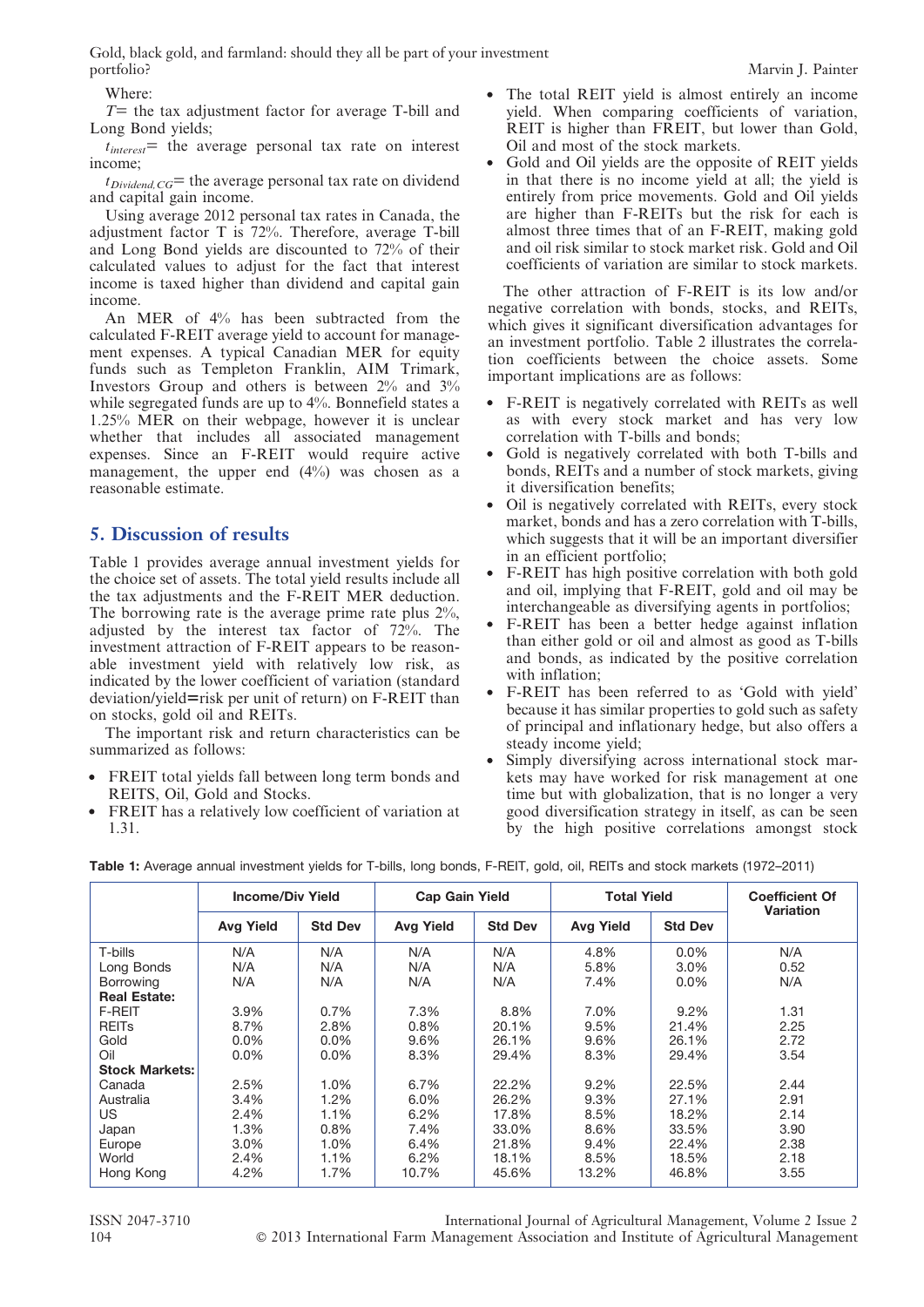Table 2: Correlation matrix for the choice set of assets (1972-2011)

Correlation matrix for the choice set of assets (1972–2011)

| nflation |                                                                                                                                                                                                                                                                                                                                                                                                                         |
|----------|-------------------------------------------------------------------------------------------------------------------------------------------------------------------------------------------------------------------------------------------------------------------------------------------------------------------------------------------------------------------------------------------------------------------------|
| ¥        |                                                                                                                                                                                                                                                                                                                                                                                                                         |
| World    | $\overset{\sim}{\mathcal{S}}\overset{\sim}{\mathcal{S}}\overset{\sim}{\mathcal{S}}\overset{\sim}{\mathcal{I}}\overset{\sim}{\mathcal{I}}\overset{\sim}{\mathcal{I}}\overset{\sim}{\mathcal{I}}\overset{\sim}{\mathcal{I}}\overset{\sim}{\mathcal{L}}\overset{\sim}{\mathcal{S}}\overset{\sim}{\mathcal{S}}\overset{\sim}{\mathcal{S}}\overset{\sim}{\mathcal{S}}\overset{\sim}{\mathcal{S}}\overset{\sim}{\mathcal{S}}$ |
| Ξū       |                                                                                                                                                                                                                                                                                                                                                                                                                         |
| Japan    | 5.679877498077799                                                                                                                                                                                                                                                                                                                                                                                                       |
| SC       | $5.588860$<br>$-7.11$                                                                                                                                                                                                                                                                                                                                                                                                   |
| Aus      | $7.77$ $-1.77$ $-1.77$ $-1.77$ $-1.77$ $-1.77$ $-1.77$ $-1.77$ $-1.77$ $-1.77$ $-1.77$ $-1.77$ $-1.77$ $-1.77$ $-1.77$ $-1.77$ $-1.77$ $-1.77$ $-1.77$ $-1.77$ $-1.77$ $-1.77$ $-1.77$ $-1.77$ $-1.77$ $-1.77$ $-1.77$ $-1.77$                                                                                                                                                                                          |
| Can      | $\begin{array}{cccc}\n 1 & 1 & 1 & 1 & 1 \\ 1 & 1 & 1 & 1 & 1\n \end{array}$                                                                                                                                                                                                                                                                                                                                            |
| REIT     | 89.287                                                                                                                                                                                                                                                                                                                                                                                                                  |
| ō        | ខុក <b>ង</b> ក្នុ                                                                                                                                                                                                                                                                                                                                                                                                       |
| Gold     | <u>្ពុំ : :</u> : :<br>: : : : : : :                                                                                                                                                                                                                                                                                                                                                                                    |
| F-REIT   | <b>2</b> 8 0<br>វី                                                                                                                                                                                                                                                                                                                                                                                                      |
| ĽВ       | ಕ್ಷ =                                                                                                                                                                                                                                                                                                                                                                                                                   |
| 군        | $\frac{1}{1}$                                                                                                                                                                                                                                                                                                                                                                                                           |
|          |                                                                                                                                                                                                                                                                                                                                                                                                                         |

Gold, black gold, and farmland: should they all be part of your investment Marvin J. Painter portfolio?

> markets. REITs are also significantly positively correlated with stock markets.

FREIT appears to be an attractive investment, with similar diversification qualities displayed by gold and oil, but if gold and oil are available and easy to invest in, do investors need FREIT? The E-V model was applied to assess and compare performance of the following portfolios:

- 1. T-bills, long bonds, F-REIT (traditional farmer portfolio)
- 2. T-bills, long bonds, REITs, stocks (traditional investor portfolio)
- 3. T-bills, long bonds, gold, oil, REITs, stocks (traditional plus gold and oil)
- 4. T-bills, long bonds, F-REIT, gold, oil, REITs, stocks (all assets)
- 5. T-bills, long bonds, F-REIT, REITs, stocks (traditional plus F-REIT)

Figure 2 illustrates the kinked CML's for portfolios 1, 2 and 4. It shows that the traditional farmer and the traditional investor portfolios could both be significantly improved by adding FREIT, Gold and Oil.

This next section addresses the question of whether the portfolio improvement is from adding gold, oil or F-REIT, or all to the portfolio. Tables 3, 4, and 5 provide a comparison the five different portfolios. Table 3 compares performance in the low risk category  $(6\%$ investment yield), Table 4 the medium risk (8% investment yield), and Table 5 the high risk (10% investment yield). The main performance measure is the coefficient of variation, which assesses the amount of risk in the portfolio for the chosen investment yield–the lower the coefficient of variation, the better the yield per unit of risk taken.

In Table 3 (low risk efficient portfolios), portfolio 1 (bonds and farmland only) is the weakest. This implies that farmers who put all their wealth into farmland and bonds could improve financial performance by considering other assets such as stocks, gold and REITs (this implies owning less farmland and leasing more, hence a greater need for F-REITs). Portfolio 2 (bonds, stocks, REITs–most non-farmer investors) did not perform much better. Portfolio 3 (bonds, stocks, REITs, gold, oil) and portfolio 4 (bonds, stocks, REITs, F-REIT, gold, oil) performed best. The improvement in financial performance in portfolios 3 and 4 can be mainly attributed to the inclusion of oil, as F-REIT enters the portfolio at a weight of 1.7% only. However, in portfolio 5 (bonds, stocks, REIT and F-REIT) when oil and gold are not available, F-REIT enters at a higher weighting (15.4%) to provide some of the diversification benefit lost by excluding gold and oil. Therefore, it appears that in low risk portfolios, oil is the best diversifier with F-REIT coming in a close second. Those investors who prefer dividends will likely choose F-REIT over oil or gold for a low risk portfolio. However, it is important to note that the low risk efficient portfolios are dominated by bonds.

Table 4 shows medium risk efficient portfolios. Portfolio 1 does not earn a high enough yield to achieve the desired 8%, even if 100% of the portfolio is F-REIT, and portfolio 2 does not perform well with only bonds, stocks and REITs available. Portfolios 3 and 4 have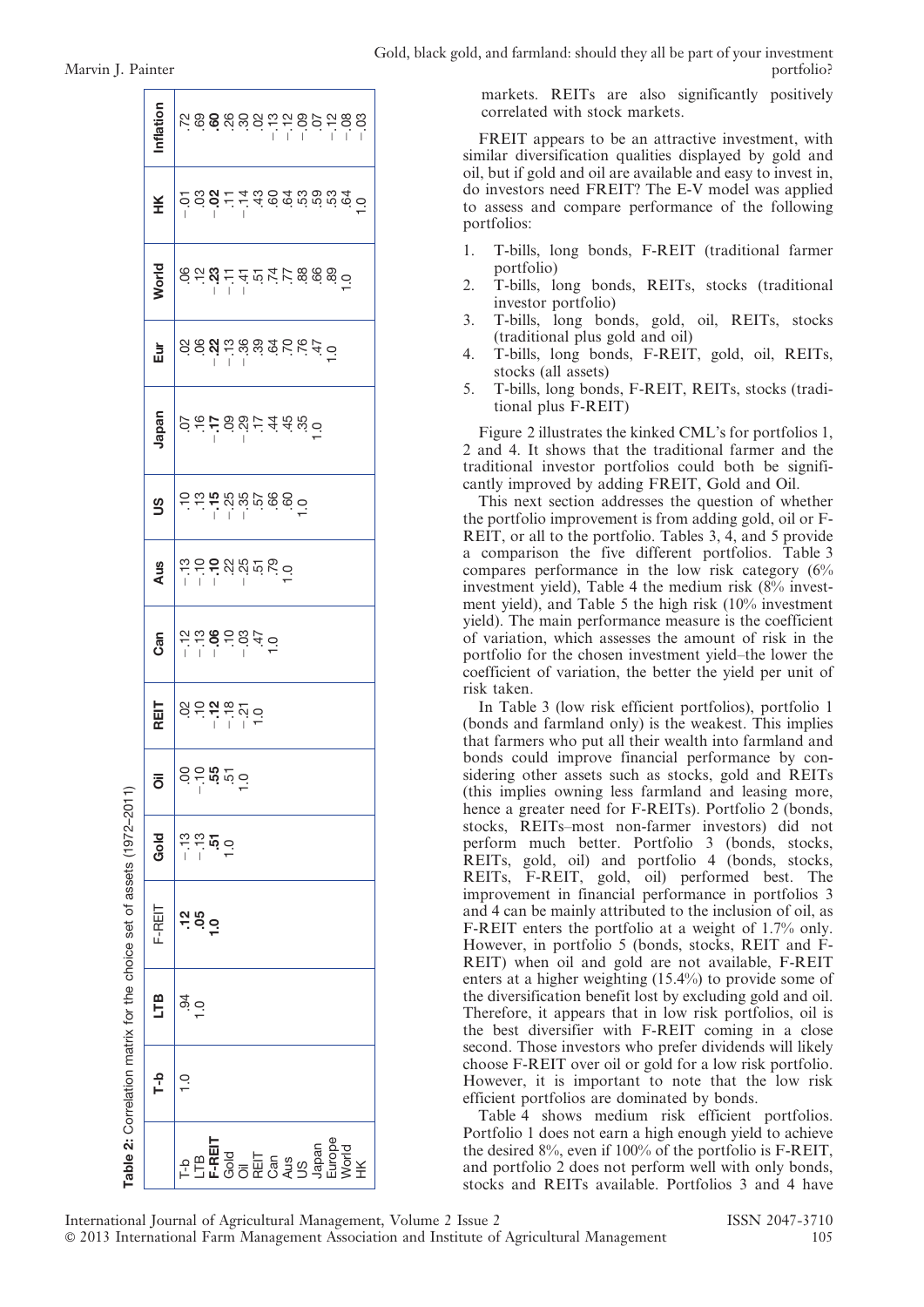

Figure 2: The capital market line for portfolios 1, 2 and 4 (1972–2011)

almost identical performance and when compared, it appears that if F-REIT is available, as in portfolio 4, it will replace bonds and oil but not to a large degree. Portfolio 5 shows that if oil and gold are not available, F-REIT enters the portfolio in a significant way, completely replacing bonds (compare portfolios 5 and 2). Therefore, it appears that in medium risk portfolios, F-REIT can add little value over an oil investment but significant value for investors averse to gold or oil. Again, those investors who prefer regular dividends may choose F-REIT over oil, but they lose some performance in the process.

In Table 5 (high risk efficient portfolios), F-REIT does not play an important role unless gold and oil are not available for investment. In portfolio 4 when F-REIT, gold and oil are in the choice set, F-REIT is not chosen at all. Indeed, portfolios 3 and 4 are identical efficient portfolios because adding F-REIT to the choice set added no improvement, mainly because F-REIT does not offer a high enough yield. Notice that gold has

|  | Table 3: Investment performance of low risk portfolios (1972-2011) |
|--|--------------------------------------------------------------------|
|--|--------------------------------------------------------------------|

| Portfolio #:              |         | $\mathbf{2}$ | 3       | 4       | 5       |
|---------------------------|---------|--------------|---------|---------|---------|
| Investment Yield          | 6%      | 6%           | 6%      | 6%      | 6%      |
| Risk (std deviation)      | 3.07%   | 2.95%        | 2.31%   | 2.31%   | 2.47%   |
| <b>Coef of Variation</b>  | .51     | .49          | .39     | .39     | .41     |
| <b>Portfolio Weights:</b> |         |              |         |         |         |
| T-bills and Bonds         | 80.2%   | 90.2%        | 81.8%   | 81.0%   | 76.2%   |
| <b>F-REIT</b>             | 19.8%   | $0.0\%$      | $0.0\%$ | 1.7%    | 15.4%   |
| Gold                      | $0.0\%$ | $0.0\%$      | $0.0\%$ | $0.0\%$ | $0.0\%$ |
| Oil                       | $0.0\%$ | $0.0\%$      | 8.7%    | 8.1%    | $0.0\%$ |
| <b>REITS</b>              | $0.0\%$ | 3.0%         | 3.6%    | 3.6%    | 2.9%    |
| <b>Stocks</b>             | $0.0\%$ | 6.8%         | 5.9%    | 5.6%    | 5.5%    |

Table 4: Investment performance of medium risk portfolios (1972-2011)

| Portfolio #:                                                                                      |                      | $\mathbf{2}$         | 3                  | 4                  | 5                   |
|---------------------------------------------------------------------------------------------------|----------------------|----------------------|--------------------|--------------------|---------------------|
| Investment Yield<br>Risk (std deviation)<br><b>Coef of Variation</b><br><b>Portfolio Weights:</b> | 7.0%<br>9.19%<br>n/a | 8%<br>10.82%<br>1.35 | 8%<br>7.37%<br>.92 | 8%<br>7.36%<br>.92 | 8%<br>8.16%<br>1.02 |
| T-bills and Bonds                                                                                 | $0.0\%$              | 44.7%                | 26.8%              | 23.6%              | $0.0\%$             |
| <b>F-REIT</b>                                                                                     | 100.0%               | $0.0\%$              | $0.0\%$            | 6.5%               | 60.7%               |
| Gold                                                                                              | $0.0\%$              | $0.0\%$              | $0.0\%$            | $0.0\%$            | $0.0\%$             |
| Oil                                                                                               | $0.0\%$              | $0.0\%$              | 31.7%              | 29.0%              | $0.0\%$             |
| <b>REITS</b>                                                                                      | $0.0\%$              | 25.8%                | 17.1%              | 17.2%              | 18.6%               |
| <b>Stocks</b>                                                                                     | $0.0\%$              | 29.5%                | 24.4%              | 23.7%              | 20.7%               |

ISSN 2047-3710 International Journal of Agricultural Management, Volume 2 Issue 2 106 ' 2013 International Farm Management Association and Institute of Agricultural Management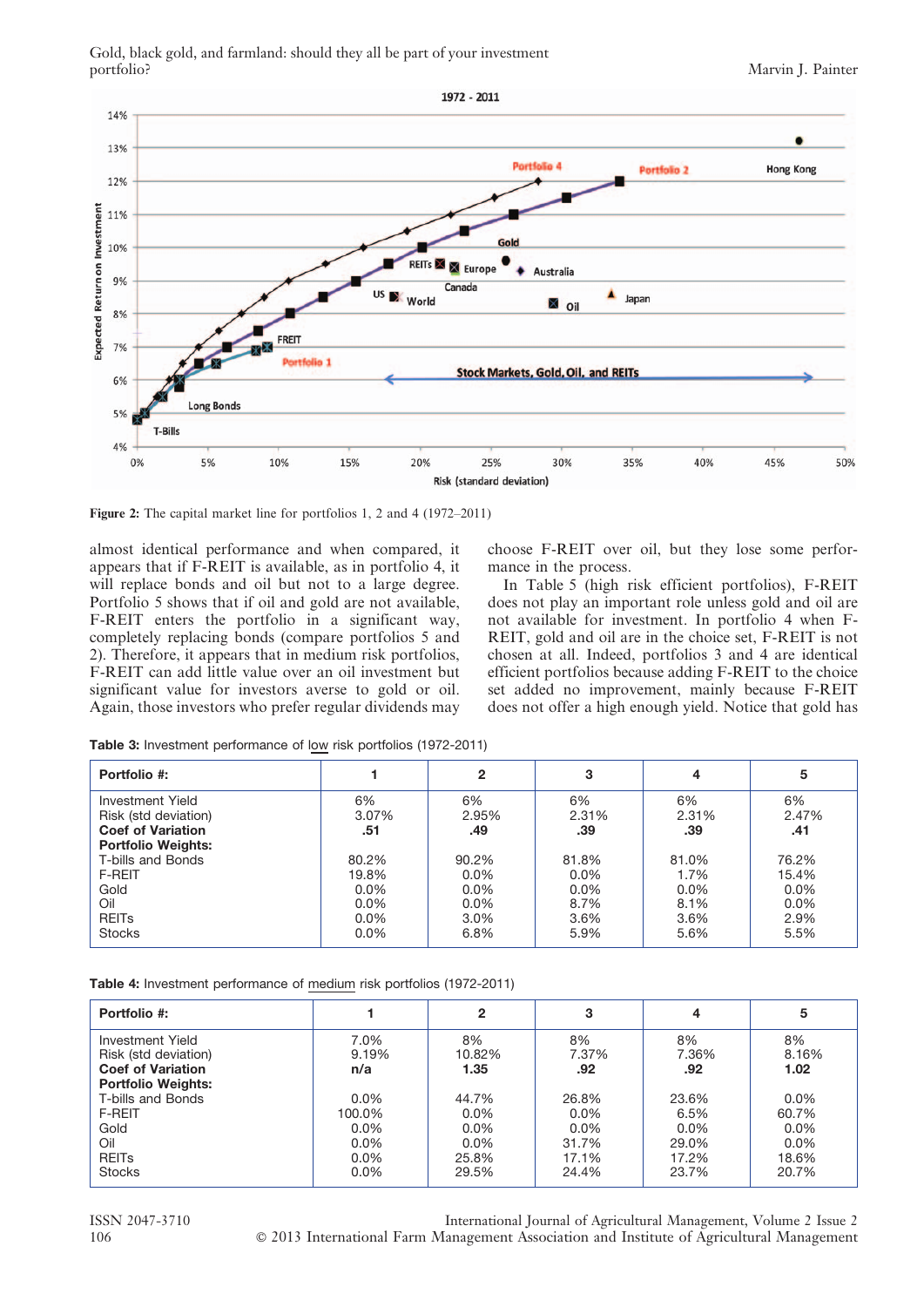| Portfolio #:              |     | $\overline{2}$ | 3       | 4        | 5       |
|---------------------------|-----|----------------|---------|----------|---------|
| Investment Yield          | n/a | 10%            | 10%     | 10%      | 10%     |
| Risk (std deviation)      | n/a | 20.15%         | 15.98%  | 15.98%   | 19.68%  |
| <b>Coef of Variation</b>  | n/a | 2.01           | 1.60    | 1.60     | 1.97    |
| <b>Portfolio Weights:</b> |     |                |         |          |         |
| T-bills and Bonds         | n/a | $0.0\%$        | $0.0\%$ | $0.0\%$  | $0.0\%$ |
| <b>F-REIT</b>             | n/a | $0.0\%$        | $0.0\%$ | $0.0\%$  | 14.5%   |
| Gold                      | n/a | $0.0\%$        | 36.5%   | 36.5%    | $0.0\%$ |
| Oil                       | n/a | $0.0\%$        | $0.0\%$ | $0.0\%$  | $0.0\%$ |
| <b>REITS</b>              | n/a | 51.5%          | 31.3%   | 31.3%    | 46.1%   |
| <b>Stocks</b>             | n/a | 51.5%          | 31.3%   | 31.3%    | 46.1%   |
| <b>Borrowing</b>          | n/a | $0.0\%$        | $-1.2%$ | $-1.2\%$ | $0.0\%$ |

Table 5: Investment performance of high risk portfolios (1972-2011)

replaced oil as the efficient diversifier for this level of required investment yield, mainly due to gold's higher yield. Once again, if gold and oil are not available, as in portfolio 5, F-REIT is chosen but overall performance of portfolio 5 in only slightly better than portfolio 2, where only bonds, stocks and REITs are included.

F-REIT has significant investment advantages, including low risk, low to negative correlation in yields with other assets, excellent inflation hedge, and offers a dividend yield. However, when both gold and oil are included in the choice set of assets, oil seems to outperform F-REIT and gold in the low and medium risk portfolios and gold outperforms F-REIT and oil in the high risk portfolios. While F-REIT is valuable in the low and medium risk portfolios, it does not appear to dominate. These results are consistent with many of the other studies completed such as Barry (1980), Kaplan (1985), Moss et al. (1987), Lins et al. (1992), Ruebens and Webb (1995), Bigge and Langemeier (2004), Libbin et al. (2004a and 2004b) and Noland (2011). However, there are some inconsistencies with Waggle and Johnson (2009) who found farmland provided an advantage only at low levels of risk, and with Hardin and Cheng (2005) who found no significant advantage to adding farmland to a portfolio.

# 6. Conclusions

Can traditional investors improve financial performance by adding a farmland real estate investment trust, gold and oil to their investment portfolios? This study shows that for the period 1972–2011, financial performance was significantly improved with the addition of F-REIT, gold and oil to a portfolio of traditional investments of T-bills, bonds, stocks and REITs. A Canadian F-REIT is considered relatively low risk, enters the efficient portfolios at low to medium risk levels and adds the most financial improvement to medium risk portfolios. Gold and Oil are higher risk assets with no dividend yield but because of their low correlations with other assets, they are able to reduce portfolio risk and add significant financial improvement in all portfolios.

What are the implications for investors? For current farmland investors, including farmers, it implies that they should own bonds, stocks, oil, and REITs to complement their farmland investment holdings, and possibly gold if they want a higher risk portfolio (most farmers do not). Farmers might consider leasing instead of buying more farmland when they expand their farm operations. As the number and size of F-REITs expands, retiring farmers will have additional potential buyers for their farmland. Institutional investors and large pension funds can consider the diversification benefits of holding F-REITs as part of their portfolios. The main benefits for the agricultural market is that F-REITs inject new equity by purchasing land from retiring farmers and leasing to farmers who want to expand. The main benefit for the non-farmer investor and institutional investors is another asset choice with excellent diversification and inflation hedge benefits offering a dividend yield.

What are the implications for farm businesses? The demand for F-REITs by the farm business sector depends, at least partially, on the speed at which average farm size is expected to grow. If cropping and machinery technological changes continue to replace labour with machines and larger farm sizes are needed to achieve economies of scale associated with those technological investments, the internal equity generated by farmers may not be sufficient to finance those farm expansions. In this scenario, there will be even larger farms, fewer farm managers, and more external farm equity investment needed, implying a greater need for F-REITs. On the other hand, if technological changes come at a pace where farmers are able to generate sufficient internal equity financing needed to grow, the farmer demand for F-REITs may not materialize. Farmland may continue to be traded and leased predominantly between farmers, as it is currently. Of course there are other questions to consider associated with F-REITs. For example, what are the cultural and social implications for the farm community of having much of the land owned by investment trusts? Some Canadians believe that farmland should be owned by farmers only. Would Canadians be comfortable with a significant amount of farmland being owned by foreigners or would F-REIT's be restricted to Canadian investors? Would there still be a sufficient supply of farm management skills available to efficiently and sustainably manage the farmland? These and many other questions still need to be addressed.

In summary, F-REITs can offer value to a portfolio comparable to gold and oil, in terms of being a hedge against inflation, diversifier and stabilizer, and providing safety of principal. It is better than gold and oil in some respects, including lower overall risk, less risk of price fluctuation, shorter price cycle, and provides an annual dividend. However, in terms of efficient portfo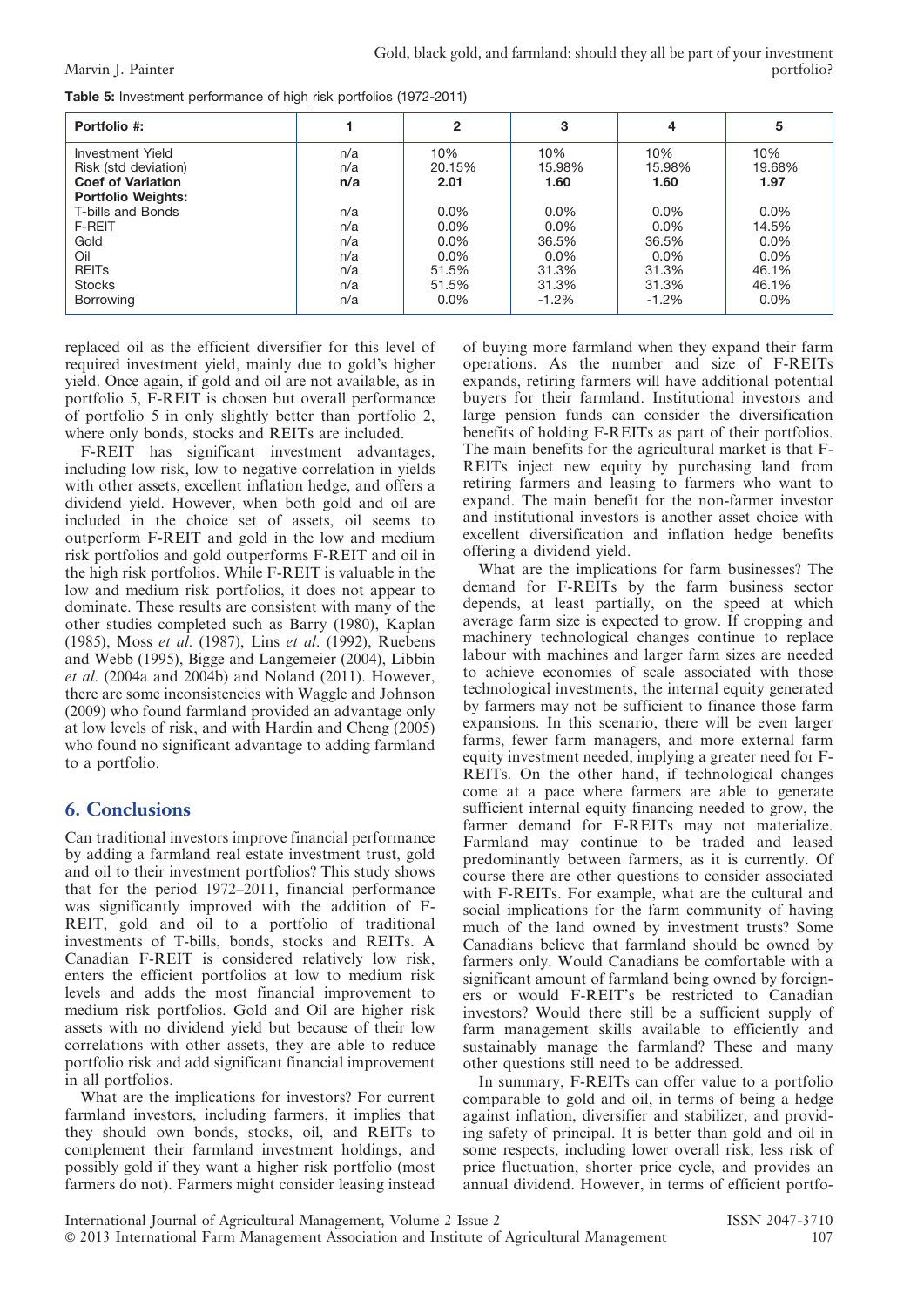Gold, black gold, and farmland: should they all be part of your investment portfolio? Marvin J. Painter

lio risk-return trade-off, F-REIT does not outperform gold or oil.

#### About the author

Marvin J. Painter, Ph. D. is Professor of Agribusiness and Entrepreneurship, Head of the Department of Management and Marketing, and Scholar, W. Brett Wilson Centre for Entrepreneurial Excellence, at the University of Saskatchewan, Canada. He teaches entrepreneurship and has been involved in consulting projects that include business plans, feasibility studies for agribusiness ventures and farmland and business valuations for both forensic and investment purposes.

#### Acknowledgements

The author is grateful to the two anonymous reviewers for their valuable comments on earlier drafts of this article.

# **REFERENCES**

- Barry, P. J. (1980). Capital Asset Pricing and Farm Real Estate. American Journal of Agricultural Economics. 62: 549-63
- Bigge, H. M., and Langemeier, M. R. (2004). Relative Profitability and Risk of Kansas Farms and the S&P 500. Journal of the American Society of Farm Managers and Rural Appraisers. American Society of Farm Managers and Rural Appraisers (2004 Journal of ASFMRA). 57-63.
- Brown, B. (1999). How Do Net Farm Returns Compare with Returns From Stocks Or Bonds? Proceedings of the 12<sup>th</sup> International Farm Management Congress, International Farm Management Association, Durban, South Africa.
- Hardin, W. G., and Ping Cheng. (2005). Farmland in a Mixed-Asset Portfolio: A Mean-Semivariance Approach. Journal of Real Estate Portfolio Management. Vol. 11, No. 2, 187-195.
- Kaplan, H. M. (1985). Farmland as a Portfolio Investment. The Journal of Portfolio Management. Volume 11: 73-79.
- Libbin, J. D., Kohler, J. D. and Hawkes, J. M. (2004a). Financial and Real Estate Investments in Mixed-Asset Agricultural Portfolios. Journal of the American Society of Farm Managers and Rural Appraisers. American Society of Farm Managers and Rural Appraisers (2004 Journal of ASFMRA). 97-107.
- Libbin, J. D., Kohler, J. D. and Hawkes, J. M. (2004b). Does Modern Portfolio Theory Apply to Agricultural Land Ownership? Concepts for Farmers and Farm Managers. Journal of the American Society of Farm Managers and Rural

Appraisers. American Society of Farm Managers and Rural Appraisers (2004 Journal of ASFMRA). 85-96.

- Lins, D., Kowalski, A. and Hoffman, C. (1992). Institutional Investment Diversification: Foreign Stocks vs U.S. Farmland. In Proceedings of Regional Research Committee NC-161, Department of Agricultural Economics, Kansas State University, Manhatten, Kansas. February.
- Markowitz, H. M.(1959). Portfolio Selection: Efficient Diversification of Investment. New York: John Wiley and Sons.
- Moss, C. B., Featherstone, A. M. and Baker, T. G. (1987). Agricultural Assets in an Efficient Multi-Period Investment Portfolio. Agricultural Finance Review. 47: 82-94
- Noland, K., Norvell, J., Paulson, N. D. and Schnitkey, G. D. (2011). The Role of Farmland in an Investment Portfolio: Analysis of Illinois Endowment Farms. 2011 Journal of the ASFMRA: 149-161
- Oltmans, A. W. (2007) A New Approach in Farm Business Analysis to Fit a Changing Farmland Investment Market. International Farm Management Association Congress 16 Proceedings, International Farm Management Association, July, 2007 Ireland.
- Painter, M. J. and Eves, C. (2008). The Financial Gains from Adding Farmland to an International Investment Portfolio. Journal of Real Estate Portfolio Management, American Real Estate Society, California State University. Vol. 14, Number 1, Pages 63-73. March 2008.
- Painter, M. J. (2011). Is Farmland as good as Gold? Economics Research International Hindawi Publishing Corp., New York, NY. Volume 2011. Pages 1–8. December, 2011.
- Ross, S. A. (1974). Return, Risk and Arbitrage, in Friend and Bicksler, eds., Risk and Return in Finance, Heath Lexington, New York, 1974.
- Ross, S. A. (1976). The Arbitrage Theory of Capital Asset Pricing, Journal of Economic Theory, December 1976, 343- 362.
- Ruebens, J. and Webb, J. (1995). Farmland as an Inflation Hedge. Real Estate Research Issues. No. 2, 129-134.
- Shadbolt, N. and Gardner, J. (2006). Farm Investments: Alternative Ownership Structures that Address the Liquidity Versus Profitability Conundrum. Journal of International Farm Management, Vol. 3, No. 3, July 2006.
- Sharpe, W. F. (1964). Capital Asset Prices: A Theory of Market Equilibrium under Conditions of Risk. Journal of Finance. September 1964, 425-442.
- Tobin, J. (1958). Liquidity Preference as Behavior Toward Risk. Review of Economic Studies, XXVI, February, 65-86.
- Treynor, J. (1961). Towards a Theory of the Market Value of Risky Assets. unpublished manuscript
- Waggle, D. and Johnson, D. T. (2009). An Analysis of the impact of timberland, farmland and commercial real estate in the asset allocation decisions of institutional investors. Review of Financial Economics, 18 (2009) 90-96.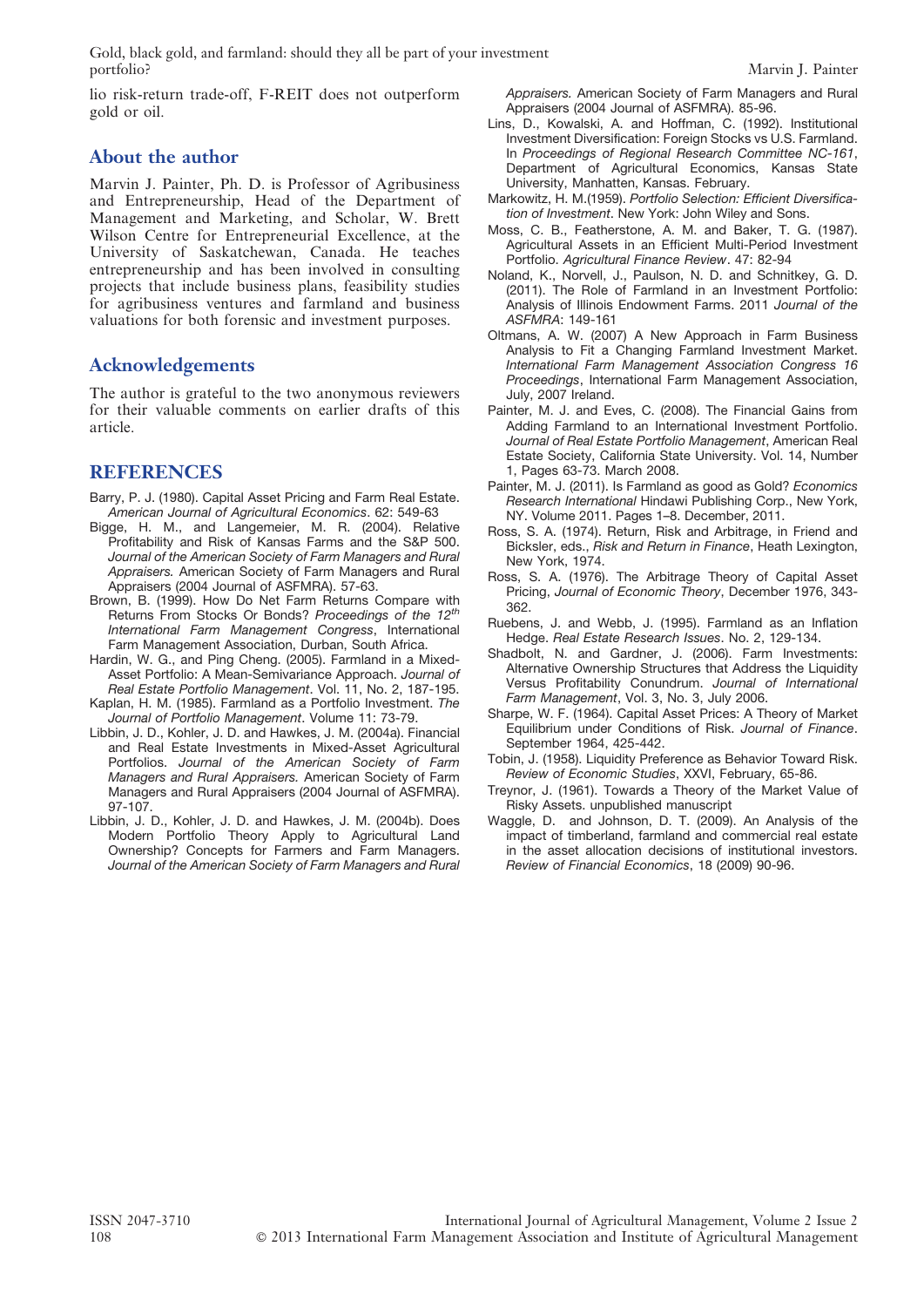# Appendix A: Calculating Average Asset Returns, Risk, Correlations and Capital Market Lines

Average Returns, risk and correlations are calculated using 1972- 2011 time series data for the following asset set: Canadian government treasury bills (90 day T-bills), long term Canadian government bonds (10 years to maturity), Canadian farmland real estate investment trust, gold, oil, US real estate investment trusts, and stock markets for Canada, Australia, United States, Japan, Europe, MSCI world portfolio, and Hong Kong. For each of these, the data used and calculation method is described.

Canadian government 90 day Treasury Bills: Statistics Canada provides average annual T-bill rates. A geometric average over the time series is calculated to provide the average annual compounded rate of return that could have been earned by continuously investing in 90 day T-bills. Data Source: http:// www.statcan.gc.ca/start-debut-eng.html

Long Term Government of Canada Bonds: similar to T-bills, Statistics Canada provides average annual long term bond yields over the time series. A geometric average is calculated to provide the average return on investment that could have been earned. The standard deviation is calculated and represents the risk (same source as T-bills).

Canadian Farmland Real Estate Investment Trust: The general approach to calculating F-REIT returns is provided in the body of the paper but more detail is provided here. The data is provided by Statistics Canada as aggregate farmland financial information, by province, by year. The data needed to calculate average annual farmland ownership returns by province includes (Statistics Canada Cansim table numbers in bracket) Value per acre Farmland and Buildings (002-0003), Value of Farm Capital (002-0007), Farm Debt outstanding (002-0008), Farm Cash Receipts (002-0001), Farm Operating Expenses (002-0005), and Farm Income in Kind (002-0012). Total farm cash receipts by province are used to estimate the average income return per hectare for a land owner by applying a crop-share lease percentage.

From this, property taxes and building depreciation are deducted to arrive at the net lease or income return to the landowner, per year. This represents part of the overall farmland ownership return, which is referred to here as the income return (comes from the operating revenues of the farm). The other part of the return is the land value appreciation or depreciation each year–if farmland values increases there is a capital gain and if it decreases, there is a capital loss. This is measured each year and called the capital gain yield. Each year, for each province, the income return is added to the capital gain yield to arrive at the total yield for the year. The geometric average of total yields over the time series is the average annual return on farmland investment for that province. The standard deviation is the measure of risk for the farmland investment. The annual Canadian F-REIT return on investment is the non-weighted arithmetic average of the five provincial annual returns for that year (cross-sectional). The time-series geometric average and standard deviation are then calculated for the F-REIT over the 1972-2011 time period and the tax and management expense adjustments are made to arrive at a net F-REIT return on investment, which is then used in the EV analysis.

Gold: historic gold prices, in US dollars, were used to calculate an average annual compounded return for investing in gold. Source: http://www.nma.org/pdf/gold/his\_gold\_prices.pdf

Oil: historic oil prices were used to calculate the average annual compounded return for investing in oil. Source: http://www. fintrend.com/inflation/inflation\_rate/Historical\_Oil\_Prices\_Table. asp

United States Real Estate Investment Trusts: Annual average returns are provided by FTSE NAREIT US Real estate Index Services. Source: http://www.reit.com/DataAndResearch/ IndexData/FNUS-Historical-Data.aspx

Stock Market Returns: all stock market returns are calculated from the Morgan Stanley world stock market indices site, which is update daily. All indexes are for countries or regions and are an average of the stock markets within that country or region. Indices are provided for both dividends and capital gains so geometric

Table A1: Summary of Average Returns and Risk (1972–2011)

| Asset                   | <b>Std Dev</b> | E[R]    |
|-------------------------|----------------|---------|
| T-Bills                 | $0.0\%$        | 4.8%    |
| Long Bonds              | $3.0\%$        | 5.8%    |
| <b>FREIT</b>            | $9.2\%$        | 7.0%    |
| Gold                    | 26.1%          | 9.6%    |
| Oil                     | 29.4%          | 8.3%    |
| <b>REIT<sub>s</sub></b> | 21.4%          | 9.5%    |
| Canada                  | 22.5%          | $9.2\%$ |
| Australia               | 27.1%          | 9.3%    |
| US                      | 18.2%          | 8.5%    |
| Japan                   | 33.5%          | 8.6%    |
| Europe                  | 22.4%          | $9.4\%$ |
| World                   | 18.5%          | 8.5%    |
| Hong Kong               | 46.8%          | 13.2%   |

averages are calculated for both and added together to produce a total stock market return, per year, per country or region. The standard deviation for the time series is used as the risk measure. Source:

http://www.mscibarra.com/legal/index\_data\_additional\_terms\_ of\_use.html?/products/indices/international\_equity\_indices/gimi/ stdindex/performance.html

At this point in the study, the data set shown in Table A1 has been produced:

The next step is to use the time series annual returns to calculate the Variance Co-Variance matrix and from that derive the Correlation matrix, as illustrated in the paper. The average returns for the time series, along with the variance co-variance matrix are required inputs for the EV model. When the EV analysis is applied to the data, a table of portfolio results is produced, as follows, which represents the Markowitz set of Efficient Portfolios, when the risk-free asset is included.

Applying this methodology to five different scenarios allows for a comparison of financial performance (risk and return) when various assets are included or not. This allows us to see whether any particular assets, such as F-REIT, Gold, or Oil make a difference in overall performance.

# Appendix B: The Expected Value - Variance Model and the Capital Market Line

#### The E-V Model

The expected value-variance model (E-V model) has long been the fundamental approach in showing how the efficient set of portfolio investments is derived. The usual method of deriving the efficient set of investments is to minimize risk for various expected return constraints. The mapping of the minimum risk levels provides the feasible set, of which the dominant assets or portfolios represent the efficient frontier.

The efficient frontier is derived by minimizing investment risk (variance), subject to expected return and wealth constraints.

Minimize  $X' QX$  (B.1)

subject to: Rp=C' X

 $W=e' X$ 

where:

X=vector of wealth invested in each asset, xi being the dollar amount invested in asset i

Q=variance-covariance matrix of asset returns, Cov(ri, rj)

Rp=portfolio return on investment

C=Nx1 vector of return on investment for N choice assets W=the investor's total wealth

e=Nx1 vector of 1's.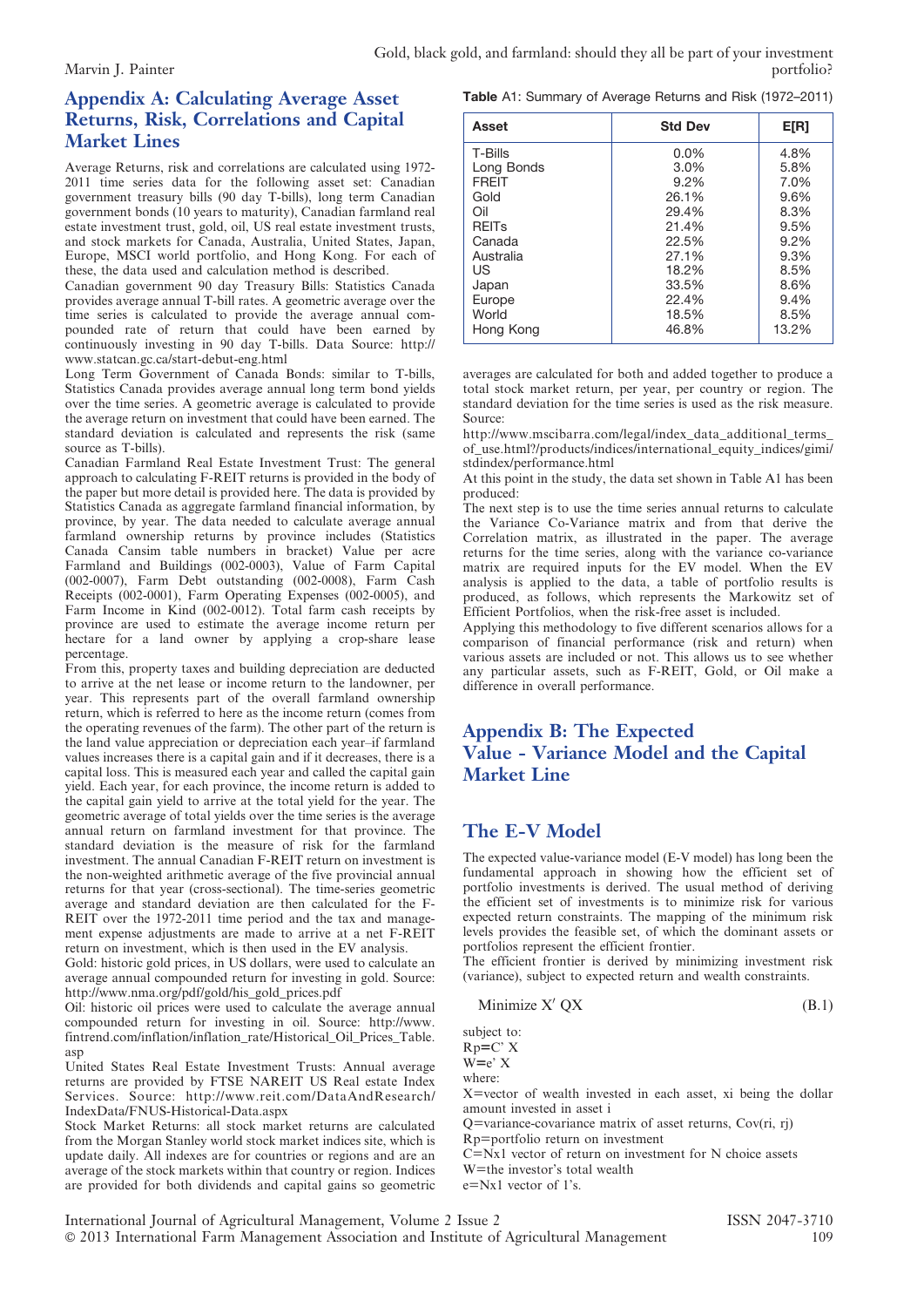|                                            |           | Borrowing            |      |      | %%%%%%%%%%%%%%%<br>appact=000000000000<br>mhqqr=000000000000<br>mhqqr=                                                          |        |  |  |  |  |  |           |  |
|--------------------------------------------|-----------|----------------------|------|------|---------------------------------------------------------------------------------------------------------------------------------|--------|--|--|--|--|--|-----------|--|
|                                            |           | Hong<br>Kong         |      |      |                                                                                                                                 |        |  |  |  |  |  |           |  |
|                                            |           | World                |      |      |                                                                                                                                 |        |  |  |  |  |  |           |  |
|                                            |           | Europe               |      |      |                                                                                                                                 |        |  |  |  |  |  |           |  |
|                                            |           | Japan                |      |      | %%%%%%%%%%%%%%%<br>000000007#%%9%%%%<br>000000000000000                                                                         |        |  |  |  |  |  |           |  |
|                                            |           | $\mathfrak{S}$       |      |      |                                                                                                                                 |        |  |  |  |  |  |           |  |
| Portfolio Weights for Choice Set of Assets |           | Australia            |      |      |                                                                                                                                 |        |  |  |  |  |  |           |  |
|                                            |           | Canada               |      |      |                                                                                                                                 |        |  |  |  |  |  |           |  |
|                                            |           | <b>REITS</b>         |      |      |                                                                                                                                 |        |  |  |  |  |  | 0.0%      |  |
|                                            |           | ā                    | 0.0% | 0.0% | 0.0%<br>0.0%                                                                                                                    |        |  |  |  |  |  | $0\%$     |  |
|                                            |           | Gold                 |      |      | \$\$\$\$\$\$\$\$\$\$\$\$\$\$\$\$\$\$<br>@@@@@@@OOOOOOOOO<br>#&@@@@@@@@@@@@@<br>\$\$\$\$\$\$\$\$\$\$\$\$\$\$\$\$\$               |        |  |  |  |  |  |           |  |
|                                            |           | FREIT                |      |      |                                                                                                                                 |        |  |  |  |  |  |           |  |
|                                            |           | <b>Bonds</b><br>Long |      |      | ९ ४ ४ ४ ४ ४ ४ ४ ४ ४ ४ ४ ४ ४ ४<br>०००००००० ७ ७ ७ ७ ७ ७ ७ ५<br>४ ४ ४ ४ ४ ४ ४ ४ ४ ४ ४ ४ ४ ४ ४ ४<br>४ ४ ४ ४ ४ ४ ४ ४ ४ ४ ४ ४ ४ ४ ४ ४ |        |  |  |  |  |  | 0.0%      |  |
|                                            |           | $T-Bils$             |      |      |                                                                                                                                 |        |  |  |  |  |  | $100.0 -$ |  |
|                                            | Standard  | Deviation            |      |      | 28.32%<br>25.24%<br>22.15%<br>19.07%                                                                                            |        |  |  |  |  |  |           |  |
|                                            | Portfolio | Return               |      |      | 1.50%<br> 1.00%<br> 0.50%                                                                                                       | 10.00% |  |  |  |  |  | 1.80%     |  |
|                                            |           |                      |      |      |                                                                                                                                 |        |  |  |  |  |  |           |  |

The resulting Lagrangian equation is:

Minimize 
$$
L = X' Q X + 11(Rp - C'X) + 12(W - e'X)
$$
 (B.2)

Marvin J. Painter

X, l1, l2

where:

l1=the incremental risk (variance) due to an increase in portfolio return, Rp.

l2=the change in risk given an increase in wealth. The first order conditions are:

$$
\frac{\partial L}{\partial X_i} = 2X'Q - ri \ 11 - 12 = 0
$$
  
\n
$$
\frac{\partial L}{\partial 11} = Rp - C'X = 0
$$
  
\n
$$
\frac{\partial L}{\partial 12} = W - e'X = 0
$$
\n(B.3)

where: ri, rj=expected returns on assets i and j

The first order conditions provide the optimum values of X, l1, and l2:

$$
X^* = Q - 1[Ce] \begin{bmatrix} l1 \\ l2 \end{bmatrix}
$$
 (B.4)

Premultiplying (B.4) by [ Ce ]' and rearranging provides:

$$
\begin{bmatrix} l1 \\ l2 \end{bmatrix} = A - 1[Ce]'X^*
$$
\n(B.5)

A is a 2x2 matrix called the 'fundamental matrix of information' since it contains all the information about the asset means, variances, and covariances. The A matrix consists of:

$$
A = \begin{bmatrix} C'Q - 1C & C'Q - 1e \\ e'Q - 1C & e'Q - 1e \end{bmatrix} = \begin{bmatrix} a & b \\ b & c \end{bmatrix}
$$
 (B.6)

The scalar elements of A are called the 'efficient set constants'. By substituting (B.5) into (B.4) and rearranging, the optimal solution vector X\* is derived at given levels of expected return and risk.

$$
X^* = Q - 1[Ce]A - 1\begin{bmatrix} Rp \\ W \end{bmatrix}
$$
 (B.7)

The variance of returns for the optimal portfolio  $X^*$  can be found by substituting (B.7) into the following equation for variance of the portfolio:

$$
s\frac{2}{p} * = X^*QX^* = \frac{1}{ac - b^2} \left[ R\frac{2}{p}c - 2RpWb + W2a \right]
$$
 (B.8)

Equations (B.7) and (B.8) determine the E-V efficient portfolio and variance for a given level of expected return. By varying Rp over a reasonable range, the efficient frontier can be mapped in expected return-standard deviation space.

#### The Capital Market Line

The E-V model is based on a concave investment opportunity surface. However, the introduction of a risk-free asset changes the nature of the efficient set. The two-fund separation theorem suggests that investors can maximize their utility by choosing a portfolio which is some combination of the market portfolio (tangency portfolio) and the risk-free asset. All optimal portfolios would then fall on the Capital Market Line (CML), which represents the linear efficient set of portfolios for investors. The linear efficient set is a combination of N risky assets and one riskless asset:

$$
\mathbf{X}^* = \mathbf{Q} \text{-} \mathbf{1} [\mathbf{C} \mathbf{\hat{e}}] \mathbf{A} \text{-} \mathbf{1} \begin{bmatrix} \mathbf{R} \mathbf{p} \\ \mathbf{W} \end{bmatrix} \tag{B.9}
$$

Table A2: The Capital Market Line (Farmland Included in Choice Set)

Table A2: The Capital Market Line (Farmland Included in Choice Set)

ISSN 2047-3710 International Journal of Agricultural Management, Volume 2 Issue 2 110 ' 2013 International Farm Management Association and Institute of Agricultural Management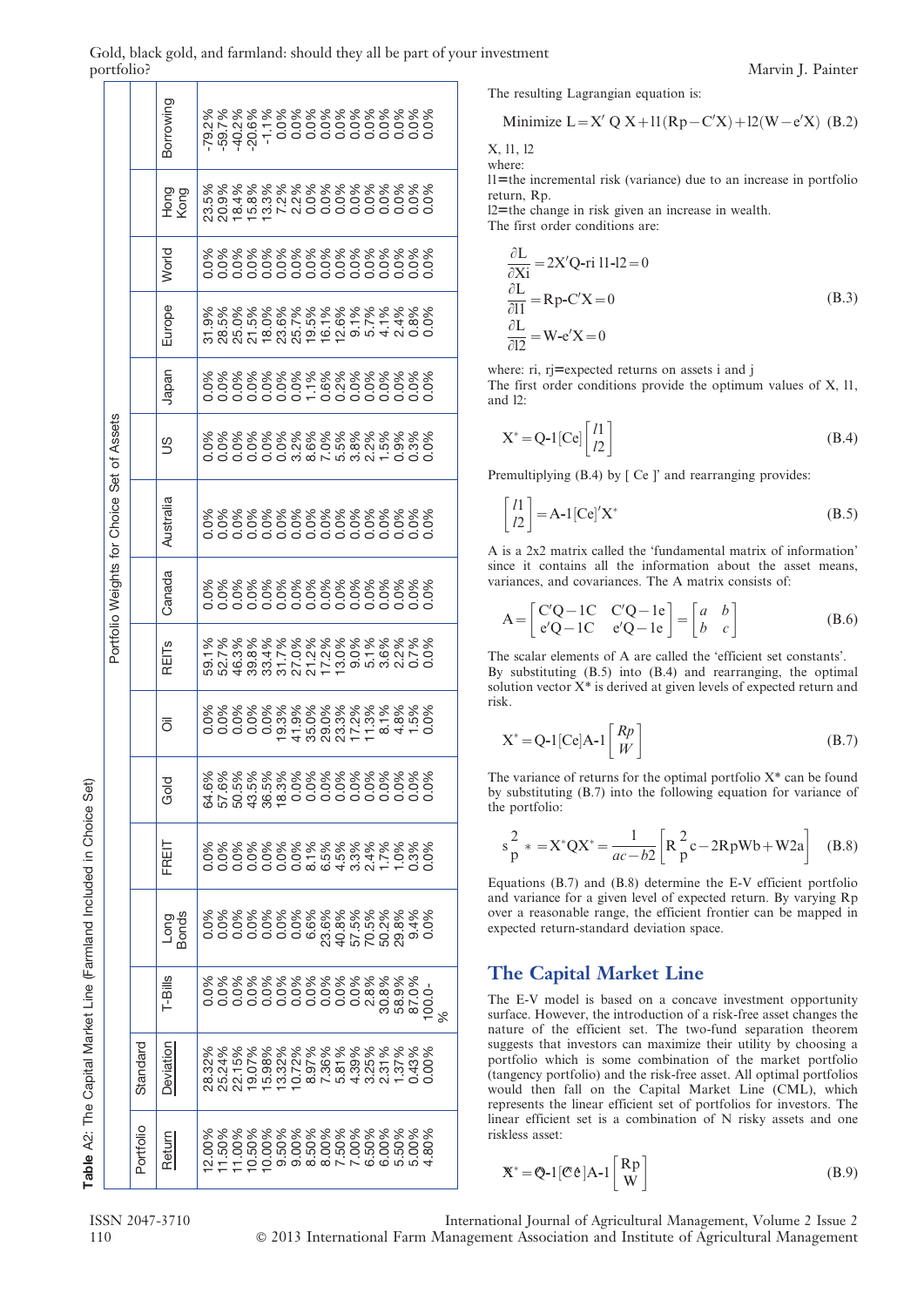where the hats ( $\hat{ }$ ) indicate that the risk-free asset has been included. The variance-covariance matrix , becomes:

$$
\mathbf{Q} = \begin{bmatrix} \mathbf{Q} & \mathbf{f} \\ \mathbf{f}' & \mathbf{e} \end{bmatrix} \tag{B.10}
$$

where: f=an Nx1 null vector

e=a very small number, which represents the variance of the riskfree asset. Setting e to some number other than zero allows  $\mathcal{Q}$  to be inverted.

 $\mathcal{Q}$  = an (N + 1) x (N + 1) variance-covariance matrix, which includes the risk-free asset.

The CML then becomes a linear combination of the risk-free asset and the point of tangency with the investment opportunities surface.

#### Appendix C: Alternative Risk Measurement Approaches

#### Capital Asset Pricing Model (CAPM)

The most common alternative risk measurement approach has been the Capital Asset Pricing Model, developed by Sharpe (1964). The Capital Asset Pricing Model (CAPM) is derived from the E-V model and is predicated on investors maximizing utility by choosing portfolios from the linear efficient frontier. The CAPM, as developed by Sharpe, assumes:

- 1. Markets are perfect in that there are no taxes or transaction costs, there is perfect liquidity and marketability, and assets are priced efficiently.
- 2. Investors are risk averse and asset returns are normally distributed, which implies that utility is maximized by investing on the CML.
- 3. There is unlimited borrowing and lending at the risk-free rate of return.

The major characteristic of the CAPM is the assumption that the returns of various securities are related only through common relationships with some basic underlying factor. Sharpe suggested that the return for asset i is determined solely by the outside element plus a random set of factors:

$$
Ri = Ai + BiI + Ci
$$
 (C.1)

where:

Ri=the return on asset i

Ai, Bi=parameters

Ci=a random variable where  $E(Ci)=0$  and  $V(Ci)=Qi$ 

I=the level of some index which may be a stock market index, GNP, some price index, or any other factor that is the most important influence on the return on assets.

Then, with estimates of Ai, Bi, and E(I), E(Ri) could be estimated:  $E(Ri)=Ai + Bi E(I)$ 

with variance:

$$
V(Ri) = B\frac{2}{i}V(i) + Qi
$$

The variance equation illustrates the two components of total risk; systematic and unsystematic risk. The term  $B_i^2 V(I)$  represents that portion of total risk that is a function of the variance of the common outside element, namely the systematic risk. Since this part of the risk is due to an element common to all assets, it cannot

be diversified away simply by combining different assets in a portfolio. The term Qi represents the variance of the random elements associated with asset i. Because these elements are random for each asset i, this part of the risk, called unsystematic risk, can be diversified away simply by holding many different assets together in a portfolio. In attempting to solve Markowitz's problem in a simpler fashion, Sharpe laid out the groundwork for the CAPM by deriving his CAPM model.

The CAPM equation states explicitly the expected return for an asset, based on the systematic risk of the asset, and implicitly the price of the asset.

$$
E(Ri) = rf + [E(Rm)-rf] \frac{\sin n}{s \frac{2}{m}}
$$
 (C.2)

where:

 $E(Ri)$ =the expected return on asset i

rf=the risk-free rate of return

 $E(Rm)=$ the expected return on the market portfolio

sim=the covariance between Ri and Rm

 $s \frac{2}{m}$  = the variance of Rm

Hence, in a liquid, divisible, and efficient market, the expected CAPM rate of return for farmland is:

$$
E(RF) = rf + [E(Rm)-rf] \frac{sFm}{s\frac{2}{m}}
$$
 (C.2)

where:

E(RF)=the expected return on farmland

$$
BetaF = \frac{sFm}{s\frac{2}{m}}
$$

The CAPM is an equilibrium model which implies that all asset prices will adjust to offer investors the CAPM expected rates of return. In the case of farmland, if the beta is zero, then the CAPM required rate of return is equal to the risk-free rate. If the market for farmland is liquid, divisible, and efficient, the CAPM suggests that farmland prices will adjust so that the expected return to farmland ownership equals to the CAPM risk adjusted rate, E(RF). However, if there are impediments to investing in farmland, such as lumpy farmland assets or ownership restrictions, no such guarantee exists. The result is an observed rate of return which exceeds the E(RF). If the causes of persistent excess returns to farmland are non-divisibility, illiquidity, non-marketability, and thin markets, then the removal of these inefficiencies (possibly through F-REITs) could reduce excess returns and provide efficient farmland pricing.

#### The Arbitrage Pricing Theory Model

The Arbitrage Pricing Theory (APT) model developed by Ross (1974, 1976) is a competing model to the CAPM. The APT is an equilibrium model like the CAPM but does not require the assumptions of risk aversion and normally distributed returns. Ross suggested that an asset's risk premium is determined from the systematic risk associated with common market factors, where one factor could be the market portfolio, but not necessarily. The general APT model is:

$$
Ri = E(Ri) + Bi1[11 - E(11)] + \dots, Bin[In - E(In)] + ei (C.3)
$$

where:

Ri=the return on asset i

 $E(Ri)$ =the expected return on asset i

Ii=systematic sources of risk or common factors

ei=random error

As with the CAPM, the objective of the APT is to determine the risk adjusted required rate of return for each asset in the market. The required rate of return for an asset will be dependent upon its covariance with the common factors in the market. Assets with high betas display a high level of systematic risk, therefore requiring a high risk premium. Assets with low or zero betas display a low level of systematic risk and therefore, require a low or zero risk premium.